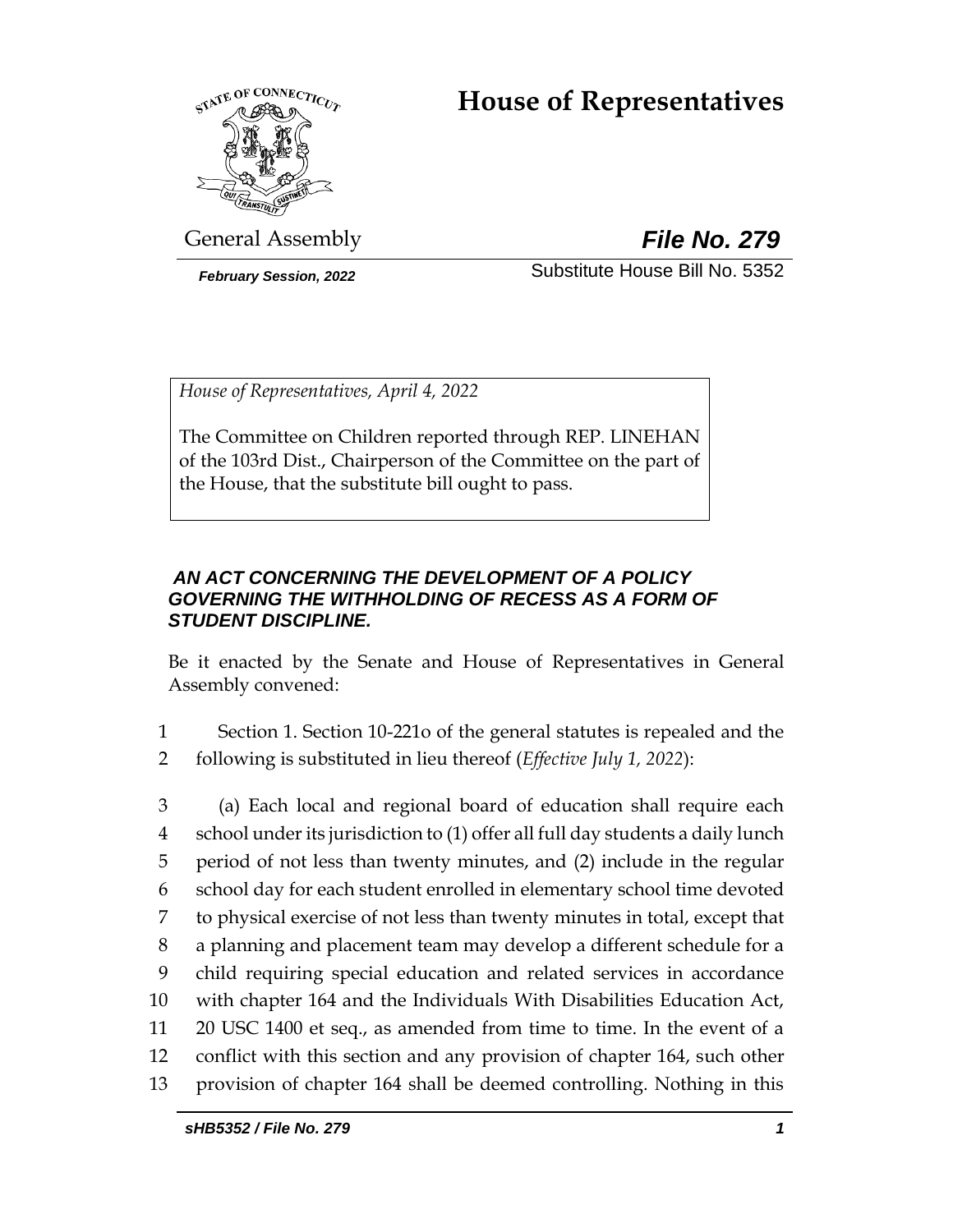subsection shall prevent a local or regional board of education from including an additional amount of time, beyond the twenty minutes required for physical exercise, devoted to undirected play during the regular school day for each student enrolled in elementary school.

 (b) **[**Not later than October 1, 2019, each local and regional board of education shall adopt a policy, as the board deems appropriate, concerning the issue regarding any school employee being involved in preventing a student from participating in the entire time devoted to physical exercise or undirected play in the regular school day, pursuant to subsection (a) of this section, as a form of discipline.**]** For the school year commencing July 1, 2022, and each school year thereafter, each local and regional board of education shall adopt a policy, as the board deems appropriate, concerning the circumstances when a school employee may prevent or otherwise restrict a student from participating in the entire time devoted to physical exercise in the regular school day, pursuant to subsection (a) of this section, as a form of discipline. Such policy shall (1) permit such prevention or restriction (A) when a student poses a danger to the health or safety of other students or school personnel, or (B) when such prevention or restriction is limited to the period devoted to physical exercise that is the shortest in duration if there are two or more periods devoted to physical exercise in a school day, provided the period of time devoted to physical exercise that such student may participate in during such school day is at least twenty minutes in duration, (2) only permit such prevention or restriction once during a school week, unless such student is a danger to the health or safety of other students or school personnel, (3) not include any 40 provisions that are unreasonably restrictive or punitive, (4) distinguish 41 between (A) discipline imposed prior to the start of such time devoted to physical exercise and discipline imposed during such time devoted to physical exercise, and (B) discipline that (i) prevents or otherwise restricts a student from participating in such time devoted to physical exercise prior to such time devoted to physical exercise, and (ii) methods used to redirect a student's behavior during such time devoted to 47 physical exercise, and (5) not permit such prevention or restriction if a student does not complete such student's work on time or for such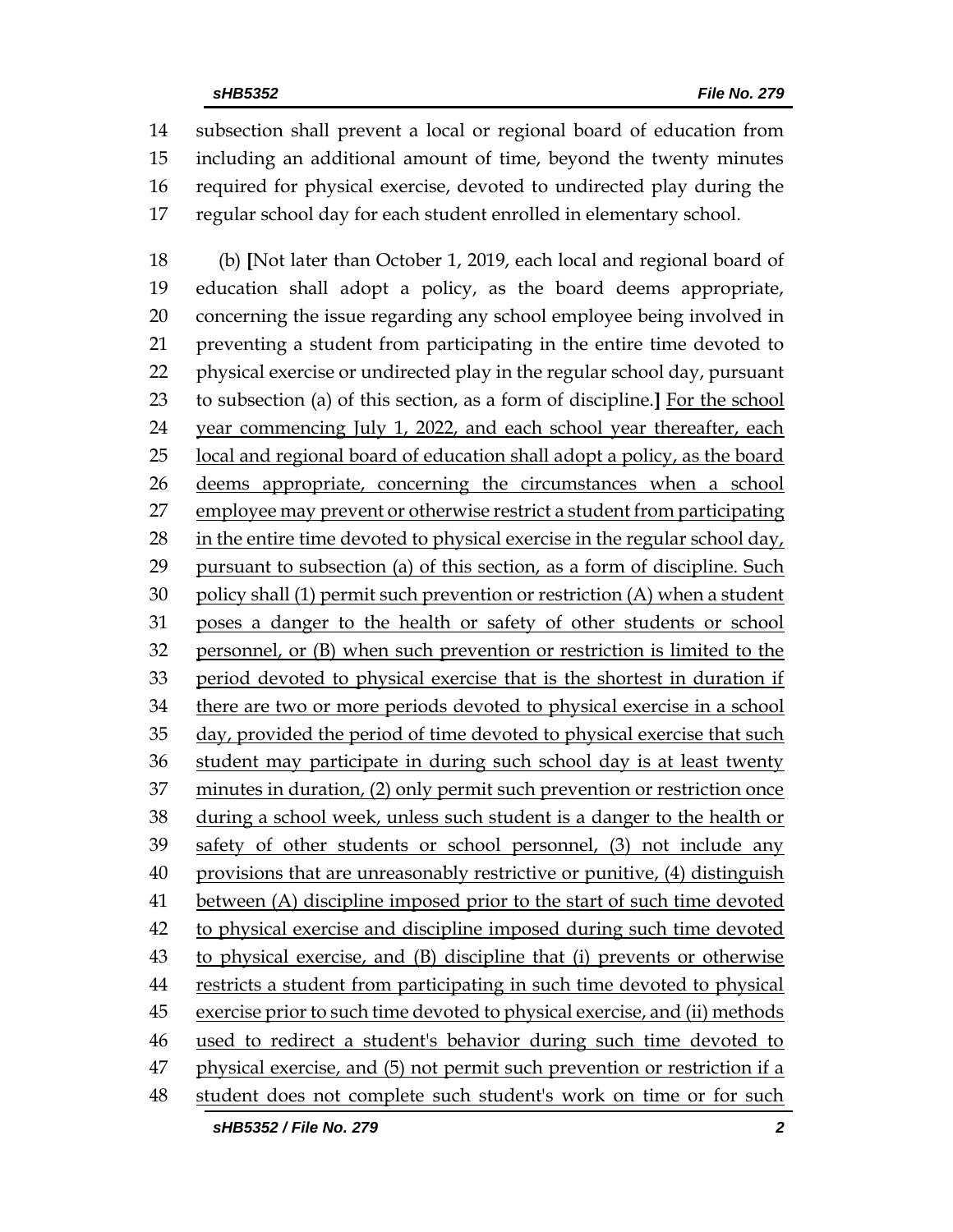student's academic performance. For purposes of this section, "school employee" means **[**(1)**]** (A) a teacher, substitute teacher, school administrator, school superintendent, guidance counselor, school counselor, psychologist, social worker, nurse, physician, school paraprofessional or coach employed by a local or regional board of education or working in a public elementary, middle or high school; or **[**(2)**]** (B) any other individual who, in the performance of his or her duties, has regular contact with students and who provides services to or on behalf of students enrolled in a public elementary, middle or high school, pursuant to a contract with the local or regional board of education.

| This act shall take effect as follows and shall amend the following<br>sections: |                     |            |
|----------------------------------------------------------------------------------|---------------------|------------|
| Section 1                                                                        | <i>July 1, 2022</i> | $10-221$ o |

*KID Joint Favorable Subst.*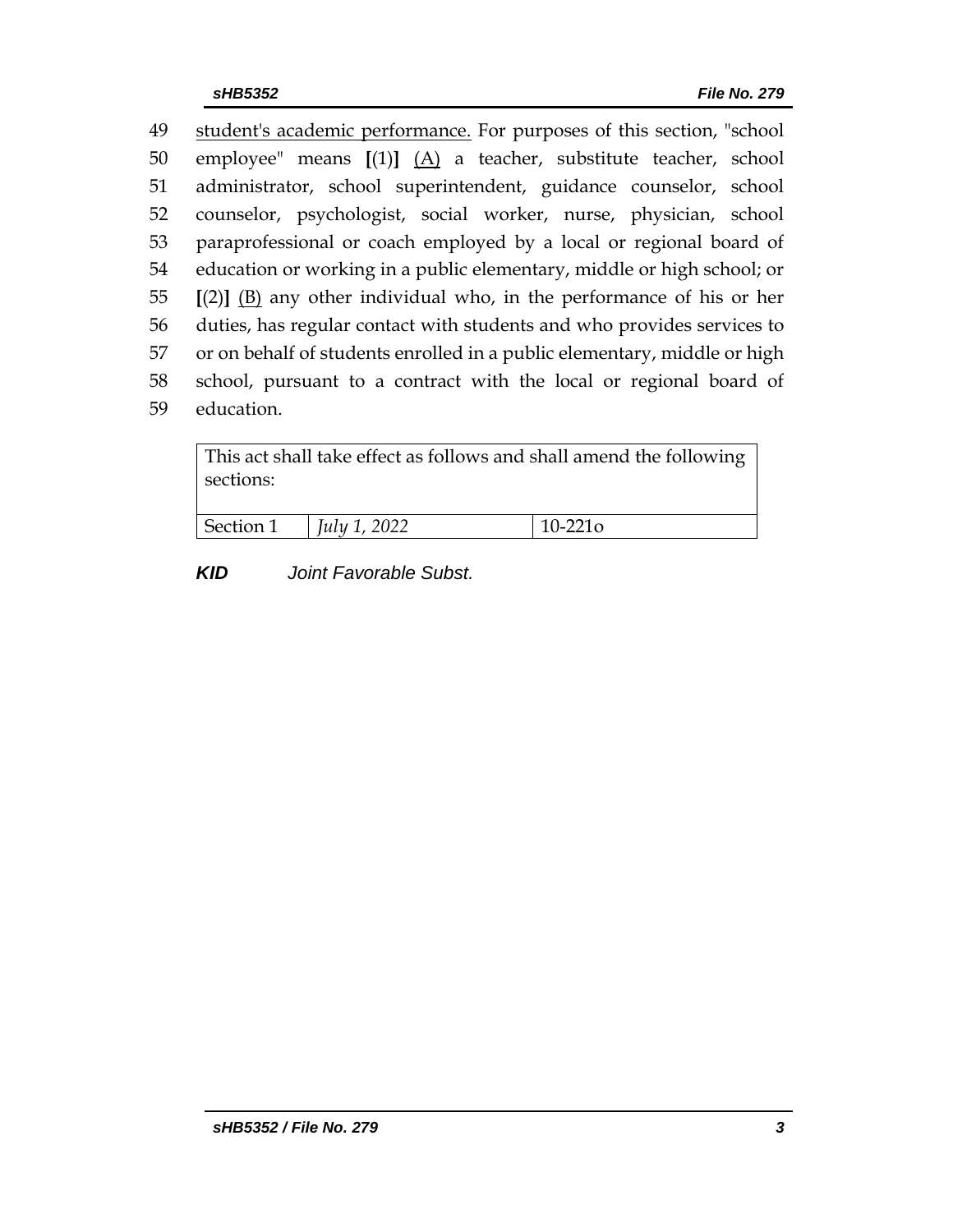*The following Fiscal Impact Statement and Bill Analysis are prepared for the benefit of the members of the General Assembly, solely for purposes of information, summarization and explanation and do not represent the intent of the General Assembly or either chamber thereof for any purpose. In general, fiscal impacts are based upon a variety of informational sources, including the analyst's professional knowledge. Whenever applicable, agency data is consulted as part of the analysis, however final products do not necessarily reflect an assessment from any specific department.*

### *OFA Fiscal Note*

*State Impact:* None

*Municipal Impact:* None

#### *Explanation*

The bill makes various procedural and policy changes regarding withholding recess as a form of student discipline, and is not anticipated to result in a fiscal impact.

*The Out Years*

*State Impact:* None

*Municipal Impact:* None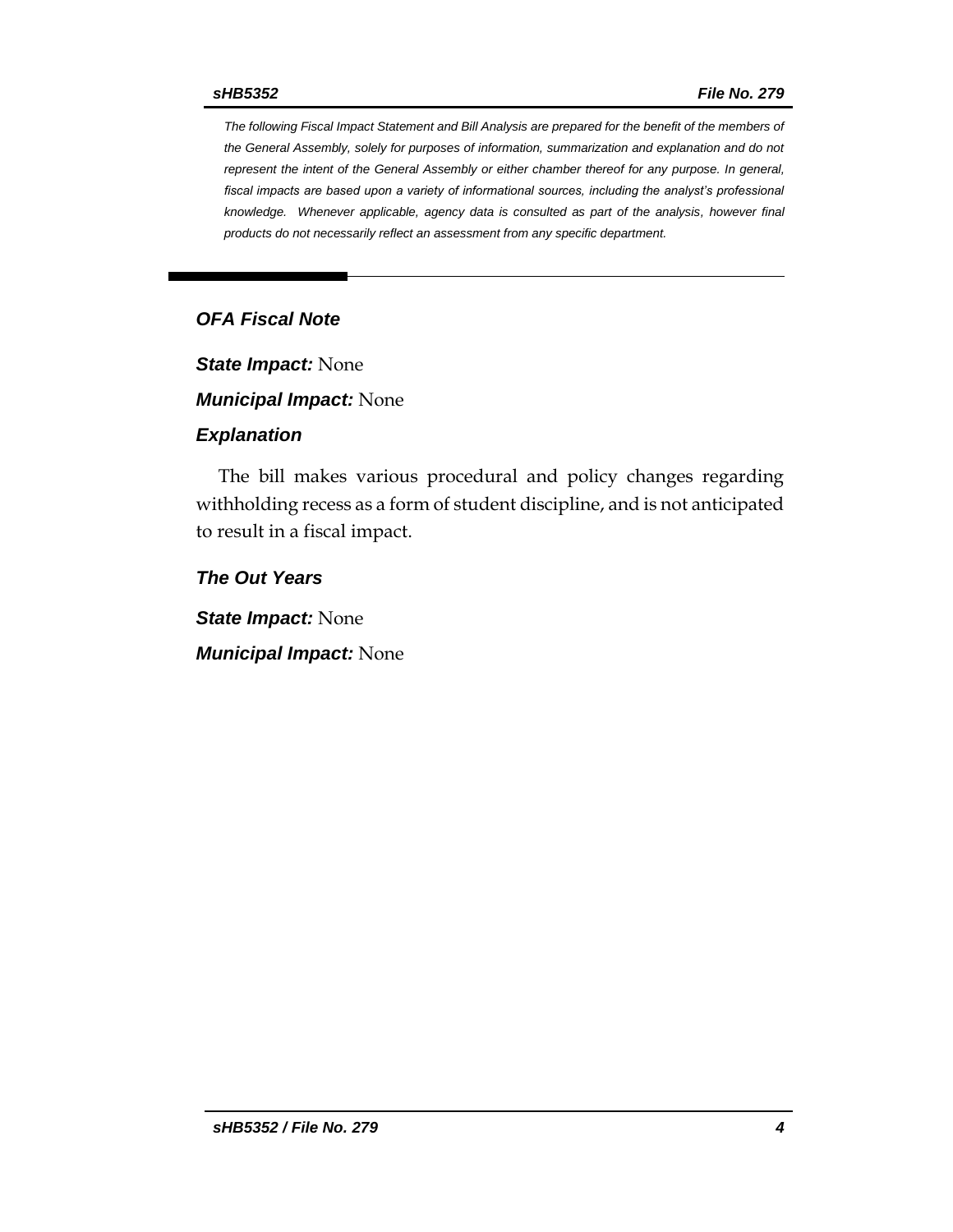## **OLR Bill Analysis**

**sHB 5352**

### *AN ACT CONCERNING THE DEVELOPMENT OF A POLICY GOVERNING THE WITHHOLDING OF RECESS AS A FORM OF STUDENT DISCIPLINE.*

### **SUMMARY**

This bill prohibits school employees from preventing students enrolled in kindergarten through fifth grade from participating in recess as a form of discipline.

Each school year, starting with the 2022-23 school year, the bill requires each local and regional board of education to adopt a policy it deems appropriate concerning the circumstances when, as a form of discipline, a school employee may prevent or otherwise restrict a student from participating in the entire time devoted to physical exercise (i.e., recess) in the regular school day.

Under the bill, the policy must allow school employees to prevent or restrict recess when:

- 1. a student poses a danger to the health or safety of other students or school personnel or
- 2. it is limited to the shorter recess period if there are two or more recess periods in the school day, so long as the student is allowed to participate in at least 20 minutes of physical activity during the school day.

The policy may allow recess prevention or restriction only once during a school week, unless the student is a danger to the health or safety of other students or school personnel.

Additionally, the policy must not (1) include provisions that are